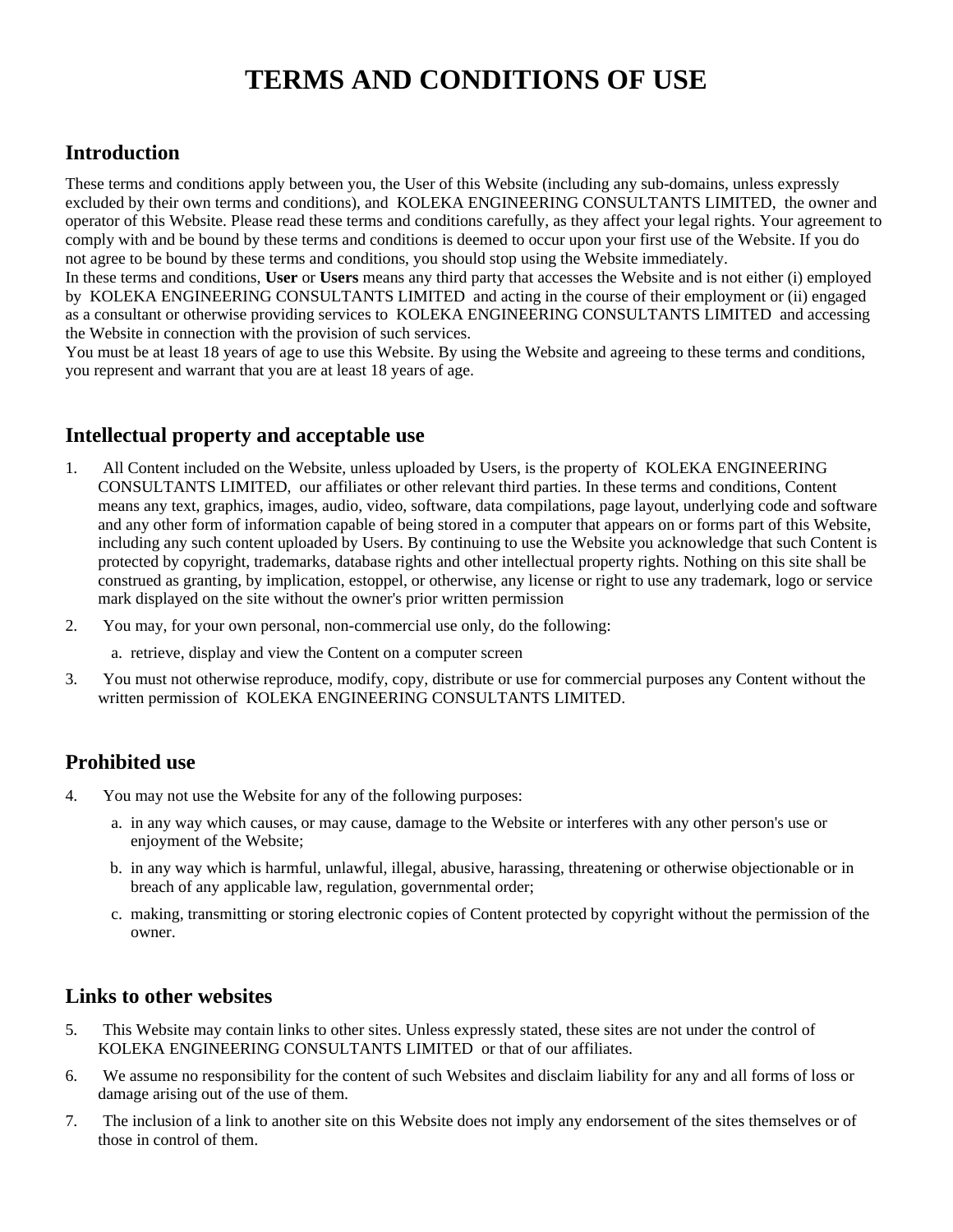# **Privacy Policy and Cookies Policy**

8. Use of the Website is also governed by our Privacy Policy and Cookies Policy, which are incorporated into these terms and conditions by this reference. To view the Privacy Policy and Cookies Policy, please click on the following: www. kolekaengineering.co.uk and www.kolekaengineering.co.uk.

## **Availability of the Website and disclaimers**

- 9. Any online facilities, tools, services or information that KOLEKA ENGINEERING CONSULTANTS LIMITED makes available through the Website (the **Service**) is provided "as is" and on an "as available" basis. We give no warranty that the Service will be free of defects and/or faults. To the maximum extent permitted by the law, we provide no warranties (express or implied) of fitness for a particular purpose, accuracy of information, compatibility and satisfactory quality. KOLEKA ENGINEERING CONSULTANTS LIMITED is under no obligation to update information on the Website.
- 10. Whilst KOLEKA ENGINEERING CONSULTANTS LIMITED uses reasonable endeavours to ensure that the Website is secure and free of errors, viruses and other malware, we give no warranty or guaranty in that regard and all Users take responsibility for their own security, that of their personal details and their computers.
- 11. KOLEKA ENGINEERING CONSULTANTS LIMITED accepts no liability for any disruption or non-availability of the Website.
- 12. KOLEKA ENGINEERING CONSULTANTS LIMITED reserves the right to alter, suspend or discontinue any part (or the whole of) the Website including, but not limited to, any products and/or services available. These terms and conditions shall continue to apply to any modified version of the Website unless it is expressly stated otherwise.

## **Limitation of liability**

- 13. Nothing in these terms and conditions will: (a) limit or exclude our or your liability for death or personal injury resulting from our or your negligence, as applicable; (b) limit or exclude our or your liability for fraud or fraudulent misrepresentation; or (c) limit or exclude any of our or your liabilities in any way that is not permitted under applicable law.
- 14. We will not be liable to you in respect of any losses arising out of events beyond our reasonable control.
- 15. To the maximum extent permitted by law, KOLEKA ENGINEERING CONSULTANTS LIMITED accepts no liability for any of the following:
	- a. any business losses, such as loss of profits, income, revenue, anticipated savings, business, contracts, goodwill or commercial opportunities;
	- b. loss or corruption of any data, database or software;
	- c. any special, indirect or consequential loss or damage.

#### **General**

- 16. You may not transfer any of your rights under these terms and conditions to any other person. We may transfer our rights under these terms and conditions where we reasonably believe your rights will not be affected.
- 17. These terms and conditions may be varied by us from time to time. Such revised terms will apply to the Website from the date of publication. Users should check the terms and conditions regularly to ensure familiarity with the then current version.
- 18. These terms and conditions together with the Privacy Policy and Cookies Policy contain the whole agreement between the parties relating to its subject matter and supersede all prior discussions, arrangements or agreements that might have taken place in relation to the terms and conditions.
- 19. The Contracts (Rights of Third Parties) Act 1999 shall not apply to these terms and conditions and no third party will have any right to enforce or rely on any provision of these terms and conditions.